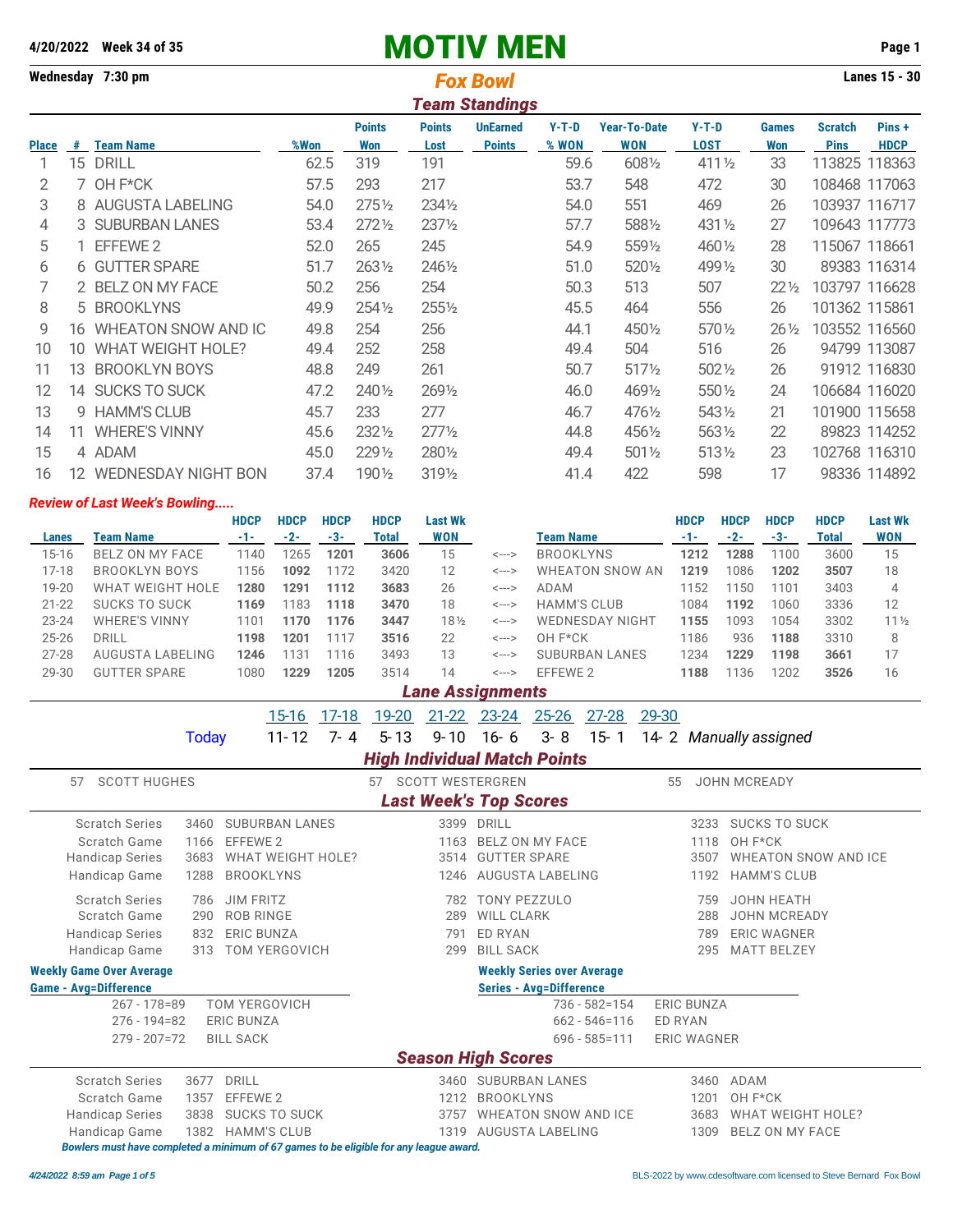| ULL.<br>ULCEN JA DI JJ |     |                      |     | <b>IVIU IIV IVILIV</b>                |     |                    |
|------------------------|-----|----------------------|-----|---------------------------------------|-----|--------------------|
|                        |     |                      |     | <b>Season High Scores - Continued</b> |     |                    |
| <b>Scratch Series</b>  |     | 835 JAMES LEWIS      |     | 783 KYLE BAILEY                       | 771 | STEVE LAMBE        |
|                        |     |                      |     |                                       |     |                    |
| Scratch Game           |     | 300 MATT GOHLA       |     | 300 BOBBY PEZZULO                     |     | 300 KEVIN BOYLES   |
|                        | 300 | TONY PEZZULO         |     | 300 CLINT PARCHEM                     |     | 300 JIM PENNINO    |
|                        |     | 300 SCOTTY THATCHER  |     | 300 MATT ANDRZEJEWSKI                 |     | 300 JASON WILLIAMS |
|                        |     | 300 SAM DOWELL       | 300 | WILL CLARK                            |     | 300 NATHAN WEIMER  |
|                        |     | 300 SCOTT WESTERGREN | 300 | MIKE WHITTEN                          |     | 300 JOHN HEATH     |
| <b>Handicap Series</b> | 856 | MIKE CHLAPECKA       |     | 847 CHRIS SWANK                       | 837 | JOE BALLARD        |
| Handicap Game          |     | 347 TOM YERGOVICH    |     | 336 GREG MILLS                        |     | 331 RICH DOMINGO   |
|                        |     |                      |     |                                       |     |                    |

| <b>Game - Avg=Difference</b> |                             | <b>Series - Ava=Difference</b> |                            |  |  |  |  |  |  |
|------------------------------|-----------------------------|--------------------------------|----------------------------|--|--|--|--|--|--|
|                              | 299 - 176=123 TOM YERGOVICH |                                | 835 - 636=199 JAMES LEWIS  |  |  |  |  |  |  |
| 287 - 175=112 GREG MILLS     |                             |                                | 763 - 585=178 MIKE CHLAPEC |  |  |  |  |  |  |
|                              | 263 - 154=109 RICH DOMINGO  |                                | 727 - 555=172 CHRIS SWANK  |  |  |  |  |  |  |

### **Season Game Over Average Season Series over Average**

299 JAMES LEWIS<br>269 - 1763 - 585 - 178 MIKE CHLAPE 763 - 585=178 MIKE CHLAPECKA<br>727 - 555=172 CHRIS SWANK

## *Team Rosters*

|                | <b>Bowling</b>             |                          |                 |                |                 |     | <b>To Raise</b> | <b>To Drop</b> |       |       |       |              | <b>HDCP</b>  |
|----------------|----------------------------|--------------------------|-----------------|----------------|-----------------|-----|-----------------|----------------|-------|-------|-------|--------------|--------------|
| ID#            | <b>Hand</b>                | <b>Name</b>              | <b>Avg HDCP</b> |                | <b>Pins Gms</b> |     | $Avq + 1$       | Avg -1         | $-1-$ | $-2-$ | $-3-$ | <b>Total</b> | <b>Total</b> |
| 1 - EFFEWE 2   |                            |                          |                 |                |                 |     |                 |                |       |       |       |              |              |
| 1              |                            | <b>MATT GOHLA</b>        | 229             | 0              | 20657           | 90  | 733             | 639            | 246   | 217   | 200   | 663          | 663          |
| $\overline{2}$ |                            | POPS PEZZULO             | 200             | 27             | 15856           | 79  | 626             | 543            | 195   | 178   | 194   | 567          | 645          |
| 3              |                            | <b>BOBBY PEZZULO</b>     | 222             | 7              | 21996           | 99  | 750             | 647            | 216   | 190   | 259   | 665          | 686          |
| $\overline{4}$ |                            | <b>KEVIN BOYLES</b>      | 227             | $\overline{2}$ | 23188           | 102 | 752             | 646            | 238   | 247   | 256   | 741          | 750          |
| 5              |                            | <b>TONY PEZZULO</b>      | 238             | 0              | 20013           | 84  | 780             | 692            | 257   | 268   | 257   | 782          | 782          |
| 81             |                            | <b>NICK KRUML</b>        | 249             | $\Omega$       | 4495            | 18  | 755             | 733            |       |       |       | $\mathbf 0$  | $\mathbf 0$  |
| 121            |                            | <b>BILL RODRIGUEZ</b>    | bk230           | $\Omega$       | 1352            | 6   | 682             | 672            |       |       |       | 0            | 0            |
|                | <b>2 - BELZ ON MY FACE</b> |                          |                 |                |                 |     |                 |                |       |       |       |              |              |
| 6              |                            | <b>CLINT PARCHEM</b>     | 224             | 5              | 20248           | 90  | 677             | 583            | 248   | 238   | 246   | 732          | 747          |
| 84             |                            | <b>SEAN SLATER</b>       | 175             | 49             | 13130           | 75  | 598             | 519            | 145   | 179   | 189   | 513          | 660          |
| 7              |                            | <b>ALAN QUARTZ</b>       | 182             | 43             | 10405           | 57  | 575             | 514            |       |       |       | 0            | $\mathbf 0$  |
| 8              |                            | JD SIMS                  | 202             | 25             | 14560           | 72  | 665             | 589            | 204   | 201   | 189   | 594          | 669          |
| 10             |                            | <b>MATT BELZEY</b>       | 213             | 15             | 17943           | 84  | 675             | 587            | 215   | 279   | 230   | 724          | 772          |
| $\mathbf Q$    |                            | <b>LUCAS KIGHTLINGER</b> | 223             | 6              | 20100           | 90  | 732             | 638            | 226   | 266   | 245   | 737          | 758          |
| 83             |                            | <b>STEVE KIGHTLINGER</b> | 167             | 56             | 3519            | 21  | 513             | 488            |       |       |       | 0            | 0            |
| 128            |                            | <b>BRAXTON ADDOH</b>     | 106             | 111            | 320             | 3   | 322             | 315            |       |       |       | 0            | 0            |
| 130            |                            | <b>BRYAN HANSEN</b>      | bk193           | 33             | 557             | 3   | 559             | 552            |       |       |       | 0            | $\mathbf 0$  |
|                | <b>3 - SUBURBAN LANES</b>  |                          |                 |                |                 |     |                 |                |       |       |       |              |              |
| 11             |                            | <b>JASON MCREADY</b>     | 217             | 11             | 16344           | 75  | 660             | 581            | 244   | 258   | 212   | 714          | 747          |
| 12             |                            | <b>RICKY BURANDT</b>     | 200             | 27             | 18015           | 90  | 678             | 584            | 205   | 201   | 222   | 628          | 709          |
| 86             |                            | <b>MIKE ROTH</b>         | 209             | 18             | 11936           | 57  | 664             | 603            |       |       |       | $\mathbf 0$  | 0            |
| 14             |                            | <b>JIMMY ROBINSON</b>    | 209             | 18             | 13837           | 66  | 653             | 583            | 226   | 270   | 225   | 721          | 778          |
| 13             |                            | <b>JOHN MCREADY</b>      | 222             | $\overline{7}$ | 20681           | 93  | 727             | 630            | 288   | 205   | 203   | 696          | 717          |
| 15             |                            | <b>JIM PENNINO</b>       | 227             | $\overline{2}$ | 19767           | 87  | 753             | 662            | 204   | 228   | 269   | 701          | 710          |
| 85             |                            | <b>GREGG ZICHA</b>       | 238             | 0              | 4287            | 18  | 732             | 710            |       |       |       | 0            | $\mathbf 0$  |
| 4 - ADAM       |                            |                          |                 |                |                 |     |                 |                |       |       |       |              |              |
| 16             |                            | <b>SCOTT WILKINSON</b>   | 190             | 36             | 18327           | 96  | 582             | 482            | 182   | 170   | 191   | 543          | 648          |
| 88             |                            | <b>JIM FRITZ</b>         | 243             | $\overline{0}$ | 12443           | 51  | 733             | 678            | 268   | 248   | 270   | 786          | 786          |
| 17             |                            | <b>GREG MILLS</b>        | 176             | 48             | 14830           | 84  | 569             | 481            |       |       |       | 0            | $\mathbf 0$  |
| 18             |                            | SHELDON SPLINTER         | 199             | 27             | 18539           | 93  | 661             | 564            | 208   | 223   | 195   | 626          | 707          |
| 19             |                            | <b>ADAM HAAS</b>         | 202             | 25             | 20692           | 102 | 623             | 517            | 226   | 246   | 177   | 649          | 724          |
| 20             |                            | <b>SCOTTY THATCHER</b>   | 224             | 5              | 21595           | 96  | 680             | 580            | 178   | 173   | 178   | 529          | 538          |
| 87             |                            | <b>MARIO MELONE</b>      | <b>bk181</b>    | 44             | 533             | 3   | 535             | 528            |       |       |       | 0            | 0            |
|                |                            |                          |                 |                |                 |     |                 |                |       |       |       |              |              |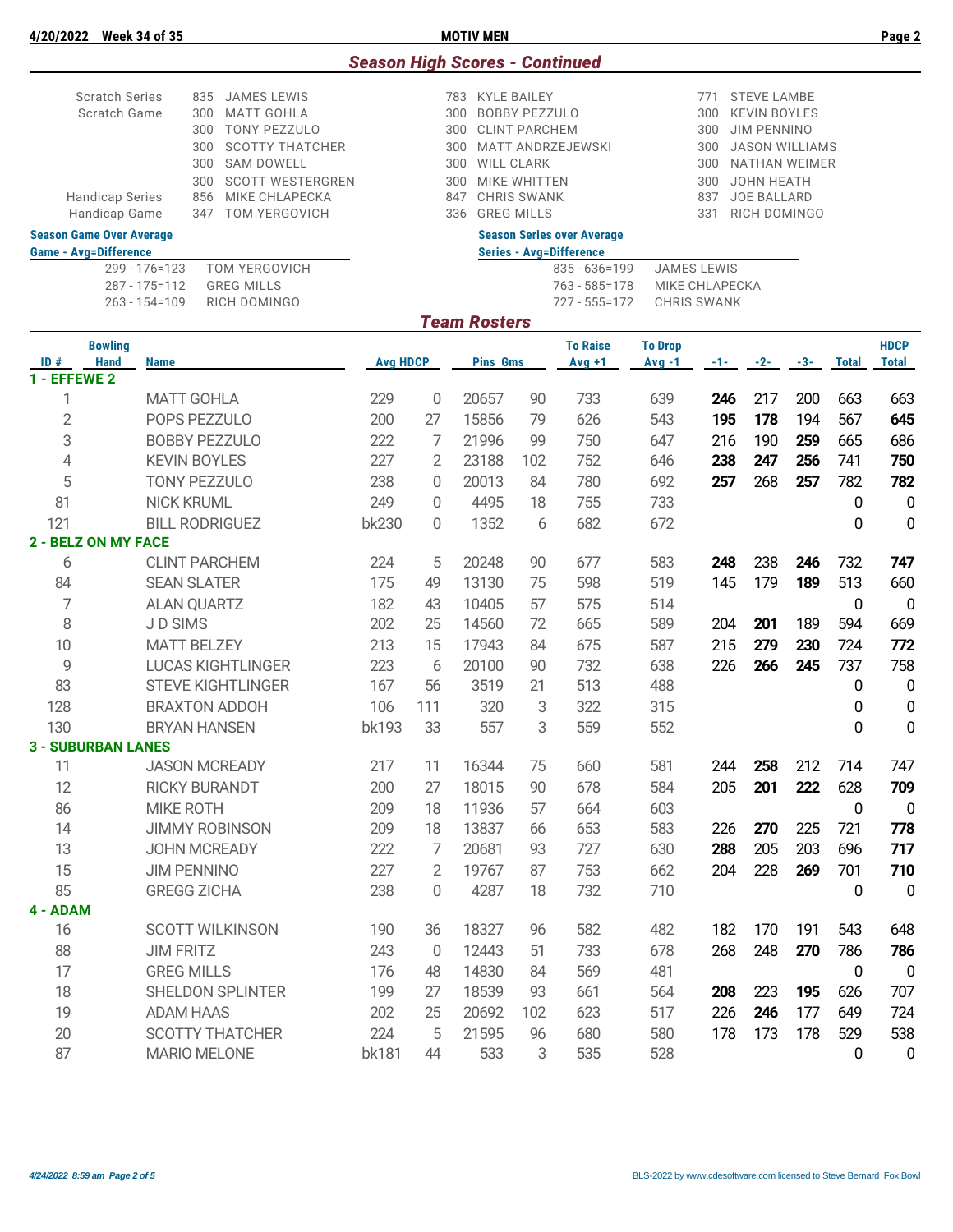|             | 4/20/2022 Week 34 of 35     |                          |                 |                | <b>MOTIV MEN</b> |     |                 |                |       |       |       |              | Page 3           |
|-------------|-----------------------------|--------------------------|-----------------|----------------|------------------|-----|-----------------|----------------|-------|-------|-------|--------------|------------------|
|             | <b>Bowling</b>              |                          |                 |                |                  |     | <b>To Raise</b> | <b>To Drop</b> |       |       |       |              | <b>HDCP</b>      |
| ID#         | <b>Hand</b>                 | <b>Name</b>              | <b>Avg HDCP</b> |                | <b>Pins Gms</b>  |     | $Avg +1$        | $Avg -1$       | $-1-$ | $-2-$ | $-3-$ | <b>Total</b> | <b>Total</b>     |
|             | <b>5 - BROOKLYNS</b>        |                          |                 |                |                  |     |                 |                |       |       |       |              |                  |
| 22          |                             | <b>TOM YERGOVICH</b>     | 178             | 46             | 17161            | 96  | 560             | 460            | 156   | 267   | 177   | 600          | 738              |
| 23          |                             | <b>STEPHAN BATES</b>     | 189             | 36             | 16460            | 87  | 640             | 549            | 187   | 204   | 173   | 564          | 672              |
| 21          |                             | <b>CHRIS SWANK</b>       | 193             | 33             | 18031            | 93  | 593             | 496            | 242   | 184   | 201   | 627          | 726              |
| 133         |                             | <b>SCOTT WEIDERMAN</b>   | 215             | 13             | 3881             | 18  | 655             | 633            |       |       |       | 0            | $\mathbf 0$      |
| 89          |                             | <b>MIKE KRYGER</b>       | 200             | 27             | 5405             | 27  | 625             | 594            | 231   | 229   | 158   | 618          | 699              |
| 24          |                             | <b>JIM LOWE</b>          | 224             | 5              | 19541            | 87  | 709             | 618            | 248   | 256   | 243   | 747          | 765              |
| 25          |                             | <b>MATT ANDRZEJEWSKI</b> | 215             | 13             | 18122            | 84  | 670             | 582            |       |       |       | 0            | $\mathbf 0$      |
| 90          |                             | <b>TORRIN BROOKS</b>     | 146             | 75             | 1316             | 9   | 448             | 435            |       |       |       | 0            | $\pmb{0}$        |
| 116         |                             | <b>DAVID THOMPSON</b>    | bk154           | 68             | 358              | 3   | 362             | 355            |       |       |       | 0            | $\pmb{0}$        |
| 91          |                             | <b>TONY RUDNIK</b>       | bk163           | 60             | 993              | 6   | 501             | 491            |       |       |       | 0            | $\pmb{0}$        |
|             | <b>6 - GUTTER SPARE</b>     |                          |                 |                |                  |     |                 |                |       |       |       |              |                  |
| 124         |                             | <b>DAN PENNINO</b>       | 179             | 45             | 3779             | 21  | 541             | 516            |       |       |       | 0            | 0                |
| 26          |                             | <b>BUDD BUSCENI</b>      | 132             | 88             | 1594             | 12  | 401             | 385            |       |       |       | 0            | $\boldsymbol{0}$ |
| 111         |                             | <b>JACK ROSE</b>         | 158             | 64             | 2856             | 18  | 483             | 461            |       |       |       | 0            | 0                |
| 28          |                             | <b>SCOTT HUGHES</b>      | 159             | 63             | 15277            | 96  | 563             | 463            | 179   | 195   | 202   | 576          | 768              |
| 27          |                             | <b>RYAN KAUFMAN</b>      | 170             | 54             | 15891            | 93  | 525             | 428            | 117   | 138   | 176   | 431          | 590              |
| 92          |                             | <b>JOE PENNINO</b>       | 182             | 43             | 9319             | 51  | 563             | 508            | 213   | 236   | 197   | 646          | 781              |
| 29          |                             | <b>JOSH OWENS</b>        | 174             | 50             | 16723            | 96  | 602             | 502            | 153   | 164   | 184   | 501          | 651              |
| 30          |                             | <b>COREY MCREADY</b>     | 199             | 27             | 19382            | 97  | 618             | 517            | 179   | 257   | 207   | 643          | 724              |
| 125         |                             | <b>NIEL SMITH</b>        | 197             | 29             | 593              | 3   | 595             | 588            |       |       |       | 0            | $\pmb{0}$        |
| 123         |                             | <b>MIKE ZICHA</b>        | bk206           | 21             | 625              | 3   | 629             | 622            |       |       |       | 0            | $\mathbf 0$      |
| 7 - OH F*CK |                             |                          |                 |                |                  |     |                 |                |       |       |       |              |                  |
| 31          |                             | <b>JAMES KUFER</b>       | 217             | 11             | 20875            | 96  | 707             | 607            | 190   | 195   | 204   | 589          | 619              |
| 32          |                             | <b>JENNA CARTENATY</b>   | 214             | 14             | 18050            | 84  | 655             | 567            | 223   | 164   | 245   | 632          | 671              |
| 33          |                             | <b>JOHN ATTIG</b>        | 205             | 22             | 16671            | 81  | 633             | 548            | 198   | 132   | 169   | 499          | 559              |
| 34          |                             | <b>TODD RIDGWAY</b>      | 209             | 18             | 20135            | 96  | 655             | 555            | 225   | 200   | 210   | 635          | 689              |
| 95          |                             | <b>DON MACK</b>          | 205             | 22             | 9859             | 48  | 647             | 595            |       |       |       | 0            | $\boldsymbol{0}$ |
| 94          |                             | <b>BRYAN CARLSON</b>     | 216             | 12             | 8457             | 39  | 657             | 614            |       |       |       | 0            | $\mathbf 0$      |
| 129         |                             | <b>ROB RINGE</b>         | 221             | 8              | 9310             | 42  | 680             | 634            | 280   | 175   | 290   | 745          | 772              |
|             | <b>8 - AUGUSTA LABELING</b> |                          |                 |                |                  |     |                 |                |       |       |       |              |                  |
| 36          |                             | <b>JOE BALLARD</b>       | 189             | 36             | 14055            | 74  | 575             | 497            |       |       |       | 0            | $\pmb{0}$        |
| 134         |                             | JOHN SAVOY               | bk230           | $\overline{0}$ | 1333             | 6   | 674             | 664            |       |       |       | 0            | 0                |
| 113         |                             | <b>CRAIG KEITH</b>       | 232             | 0              | 5590             | 24  | 701             | 673            |       |       |       | 0            | $\boldsymbol{0}$ |
| 39          |                             | <b>JASON WILLIAMS</b>    | 210             | 18             | 18285            | 87  | 705             | 614            | 244   | 221   | 233   | 698          | 752              |
| 37          |                             | MATT CETNAROWICZ         | 182             | 43             | 18600            | 102 | 615             | 509            | 220   | 176   | 142   | 538          | 667              |
| 38          |                             | <b>JOSH SENDRA</b>       | 209             | 18             | 15098            | 72  | 652             | 576            | 233   | 145   | 228   | 606          | 660              |
| 114         |                             | <b>CHAD CASSINELLI</b>   | 224             | 5              | 5392             | 24  | 683             | 655            | 229   | 246   | 214   | 689          | 707              |
| 40          |                             | <b>SAM DOWELL</b>        | 215             | 13             | 21321            | 99  | 711             | 608            | 222   | 245   | 201   | 668          | 707              |
|             | <b>9 - HAMM'S CLUB</b>      |                          |                 |                |                  |     |                 |                |       |       |       |              |                  |
| 97          |                             | NICK SOTO                | 196             | 30             | 2360             | 12  | 595             | 579            |       |       |       | 0            | 0                |
| 131         |                             | <b>DAVE MALESKY</b>      | 201             | 26             | 3627             | 18  | 615             | 593            |       |       |       | 0            | 0                |
| 41          |                             | <b>GERRY APPLETON</b>    | 203             | 24             | 16462            | 81  | 674             | 589            | 215   | 183   | 204   | 602          | 674              |
| 42          |                             | <b>KYLE LIEPELT</b>      | 195             | 31             | 16447            | 84  | 605             | 517            | 170   | 149   | 134   | 453          | 540              |
| 43          |                             | <b>BRYAN EYRICH</b>      | 191             | 35             | 17204            | 90  | 652             | 558            | 182   | 247   | 159   | 588          | 696              |
| 45          |                             | JUERGEN LIEPELT          | 201             | 26             | 18758            | 93  | 634             | 537            | 172   | 199   | 213   | 584          | 662              |
| 96          |                             | <b>BILL SACK</b>         | 209             | 18             | 11288            | 54  | 682             | 624            | 210   | 279   | 215   | 704          | 764              |
| 44          |                             | JOE SOTO                 | 202             | 25             | 14984            | 74  | 647             | 569            |       |       |       | 0            | 0                |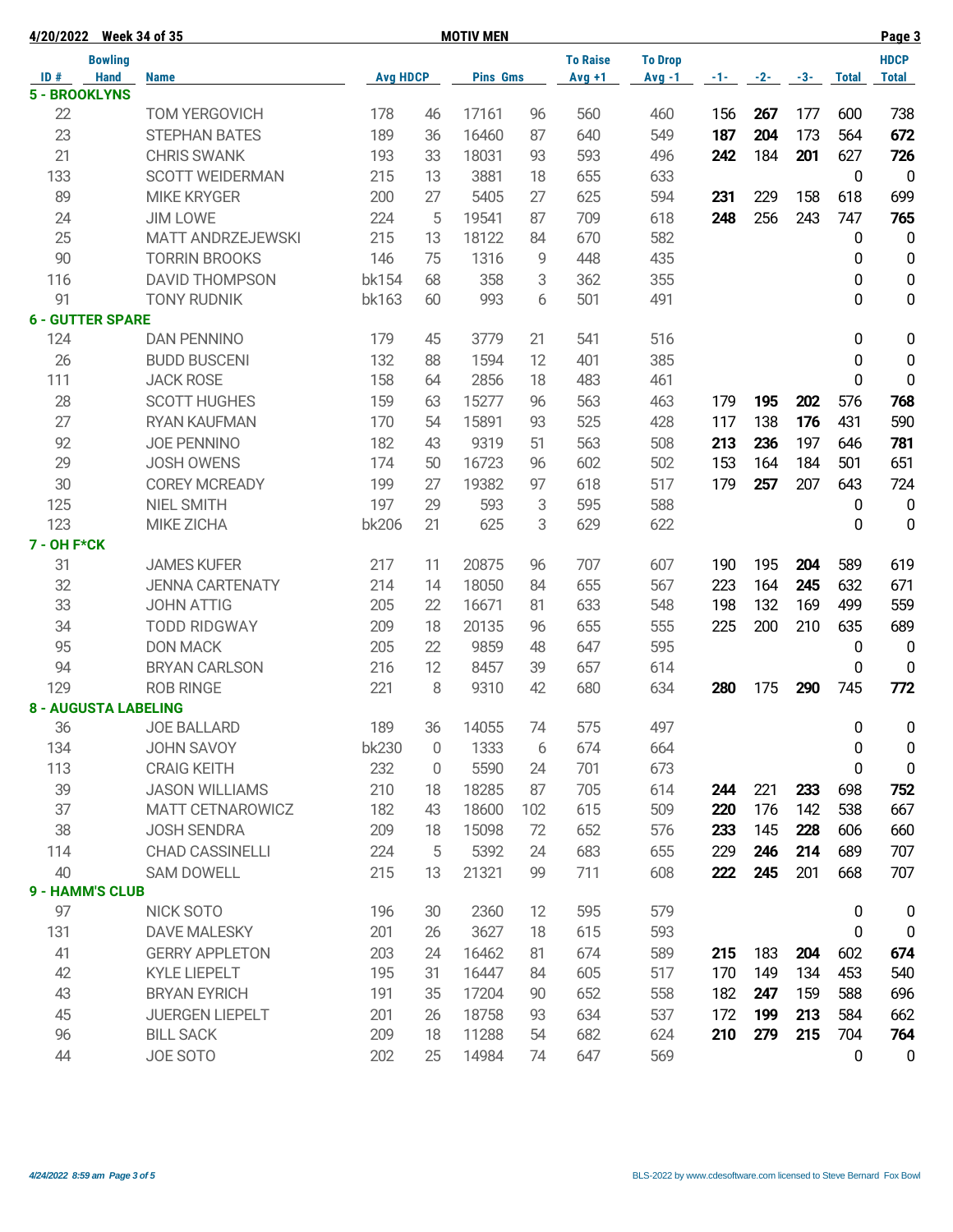|                   | 4/20/2022 Week 34 of 35            |                 |                | <b>MOTIV MEN</b> |    |                 |                |     |                |     | Page 4       |                  |
|-------------------|------------------------------------|-----------------|----------------|------------------|----|-----------------|----------------|-----|----------------|-----|--------------|------------------|
|                   | <b>Bowling</b>                     |                 |                |                  |    | <b>To Raise</b> | <b>To Drop</b> |     |                |     |              | <b>HDCP</b>      |
| ID#               | <b>Hand</b><br><b>Name</b>         | <b>Avg HDCP</b> |                | <b>Pins Gms</b>  |    | $Avg +1$        | $Avg -1$       |     | $-1$ $-2$ $-3$ |     | <b>Total</b> | <b>Total</b>     |
|                   | <b>10 - WHAT WEIGHT HOLE?</b>      |                 |                |                  |    |                 |                |     |                |     |              |                  |
| 135               | <b>JUAN SALAS</b>                  | 140             | 81             | 840              | 6  | 429             | 419            |     |                |     | 0            | 0                |
| 47                | <b>CHRIS BICEK</b>                 | 155             | 67             | 13561            | 87 | 479             | 388            |     |                |     | 0            | $\mathbf 0$      |
| 46                | <b>CHRIS LEWICKI</b>               | 178             | 46             | 12836            | 72 | 589             | 513            | 187 | 232            | 202 | 621          | 762              |
| 50                | <b>WILL CLARK</b>                  | 234             | $\mathbf 0$    | 20414            | 87 | 736             | 645            | 289 | 264            | 203 | 756          | 756              |
| 99                | RYAN GLOTZBACH                     | 186             | 39             | 10637            | 57 | 583             | 522            | 194 | 220            | 179 | 593          | 710              |
| 49                | <b>ERIC WAGNER</b>                 | 196             | 30             | 16497            | 84 | 642             | 554            | 241 | 233            | 222 | 696          | 789              |
| 48                | <b>SCOTT ERVIN</b>                 | 196             | 30             | 18318            | 93 | 594             | 497            | 223 | 196            | 160 | 579          | 666              |
| 98                | <b>DYLAN COYER</b>                 | bk181           | 44             | 566              | 3  | 568             | 561            |     |                |     | 0            | 0                |
|                   | <b>11 - WHERE'S VINNY</b>          |                 |                |                  |    |                 |                |     |                |     |              |                  |
| 51                | <b>RANDY KACZMAR</b>               | 189             | 36             | 17658            | 93 | 582             | 485            | 182 | 169            | 189 | 540          | 648              |
| 52                | <b>DAN HANEKAMP</b>                | 164             | 59             | 13781            | 84 | 574             | 486            | 122 | 170            | 181 | 473          | 650              |
| 53                | <b>RICH BUNZA</b>                  | 160             | 63             | 14926            | 93 | 530             | 433            | 151 | 151            | 145 | 447          | 636              |
| 54                | <b>NEIL WITKOWSKI</b>              | 175             | 49             | 16847            | 96 | 577             | 477            | 170 | 165            | 199 | 534          | 681              |
| 55                | <b>ERIC BUNZA</b>                  | 196             | 30             | 18868            | 96 | 635             | 535            | 237 | 276            | 223 | 736          | 832              |
| 132               | <b>STEVE BERNARD</b>               | bk179           | 45             | 486              | 3  | 492             | 485            |     |                |     | 0            | $\mathbf 0$      |
| 127               | <b>MIKE INFUSINO</b>               | 156             | 66             | 1872             | 12 | 483             | 467            |     |                |     | 0            | $\mathbf 0$      |
|                   | <b>12 - WEDNESDAY NIGHT BONERS</b> |                 |                |                  |    |                 |                |     |                |     |              |                  |
| 56                | <b>CHRIS BAUER</b>                 | 196             | 30             | 17716            | 90 | 605             | 511            | 185 | 200            | 195 | 580          | 670              |
| 57                | <b>ERIC SPIESS</b>                 | 198             | 28             | 19098            | 96 | 603             | 503            | 227 | 203            | 199 | 629          | 713              |
| 58                | <b>MARC GALLION</b>                | 193             | 33             | 16802            | 87 | 658             | 567            | 198 | 236            | 167 | 601          | 703              |
| 59                | <b>BOB VASICEK</b>                 | 183             | 42             | 16492            | 90 | 620             | 526            | 191 | 176            | 121 | 488          | 614              |
| 60                | <b>CHRIS DEC</b>                   | 198             | 28             | 17113            | 86 | 598             | 508            | 193 | 117            | 211 | 521          | 602              |
| 100               | JOHN GUILFOYLE                     | 168             | 55             | 1517             | 9  | 511             | 498            |     |                |     | 0            | $\mathbf 0$      |
| 102               | <b>JOSH SCHMIDT</b>                | bk156           | 66             | 613              | 4  | 465             | 457            |     |                |     | 0            | $\pmb{0}$        |
| 112               | STEVE JOY                          | 169             | 54             | 1527             | 9  | 513             | 500            |     |                |     | 0            | $\mathbf 0$      |
| 101               | <b>SEAN MARKLEY</b>                | 186             | 39             | 1681             | 9  | 563             | 550            |     |                |     | 0            | 0                |
|                   | <b>13 - BROOKLYN BOYS</b>          |                 |                |                  |    |                 |                |     |                |     |              |                  |
| 104               | <b>JEFF LARGO</b>                  | 184             | 41             | 1656             | 9  | 564             | 551            |     |                |     | 0            | 0                |
| 61                | TOM DELAPLANE                      | 180             | 45             | 16451            | 91 | 563             | 468            | 203 | 183            | 201 | 587          | 722              |
| 103               | <b>JERRY PACHTER</b>               | 148             | 73             | 7119             | 48 | 480             | 428            |     |                |     | 0            | $\boldsymbol{0}$ |
| 62                | MIKE GENNARDO                      | 158             | 64             | 14275            | 90 | 512             | 418            | 183 | 140            | 186 | 509          | 701              |
| 63                | RICH DOMINGO                       | 167             | 56             | 14602            | 87 | 518             | 427            | 179 | 147            | 154 | 480          | 645              |
| 64                | ADAM DOMINGO                       | 210             | 18             | 17704            | 84 | 653             | 565            | 216 | 195            | 216 | 627          | 681              |
| 65                | <b>BRAD SKUL</b>                   | 204             | 23             | 16588            | 81 | 632             | 547            | 170 | 222            | 210 | 602          | 671              |
|                   | <b>14 - SUCKS TO SUCK</b>          |                 |                |                  |    |                 |                |     |                |     |              |                  |
| 66                | <b>SETH PETERSON</b>               | 207             | 20             | 18023            | 87 | 697             | 606            | 175 | 195            | 200 | 570          | 630              |
| 67                | <b>MIKE CHLAPECKA</b>              | 198             | 28             | 19065            | 96 | 636             | 536            |     |                |     | $\mathbf 0$  | $\mathbf 0$      |
| 126               | <b>RYAN BUECHLER</b>               | 212             | 16             | 5105             | 24 | 646             | 618            | 244 | 221            | 193 | 658          | 709              |
| 68                | <b>RYAN KABARA</b>                 | 213             | 15             | 15977            | 75 | 715             | 636            | 247 | 247            | 233 | 727          | 778              |
| 69                | <b>JAMES LEWIS</b>                 | 215             | 13             | 21288            | 99 | 744             | 641            | 213 | 209            | 215 | 637          | 676              |
| 70                | <b>NATHAN WEIMER</b>               | 216             | 12             | 15170            | 70 | 671             | 597            | 211 | 232            | 198 | 641          | 677              |
| 105               |                                    | <b>bk208</b>    | 19             |                  |    |                 |                |     |                |     |              |                  |
| <b>15 - DRILL</b> | <b>DANA BRANDT</b>                 |                 |                | 0                | 0  |                 |                |     |                |     | 0            | $\mathbf 0$      |
| 71                | <b>SCOTT WESTERGREN</b>            | 221             | 8              | 21965            | 99 | 679             | 576            | 201 | 257            | 201 | 659          | 683              |
| 72                | <b>KYLE BAILEY</b>                 | 225             | 4              | 21609            | 96 | 765             | 665            | 249 | 247            | 207 | 703          | 718              |
| 73                |                                    | 209             |                | 13382            |    |                 |                |     | 180            | 198 | 616          |                  |
| 75                | PHIL MOROS                         | 227             | 18             | 20493            | 64 | 688<br>711      | 620<br>617     | 238 | 259            |     | 759          | 670              |
|                   | <b>JOHN HEATH</b>                  |                 | $\overline{2}$ |                  | 90 |                 |                | 243 |                | 257 |              | 768              |
| 106               | <b>CHRIS COURTNEY</b>              | 237             | 0              | 11411            | 48 | 727             | 675            |     |                |     | 0            | $\mathbf 0$      |
| 74                | <b>MIKE WHITTEN</b>                | 224             | 5              | 21306            | 95 | 744             | 645            | 228 | 219            | 215 | 662          | 677              |
| 117               | <b>JAY TOMASELLO</b>               | 204             | 23             | 1839             | 9  | 621             | 608            |     |                |     | 0            | $\pmb{0}$        |